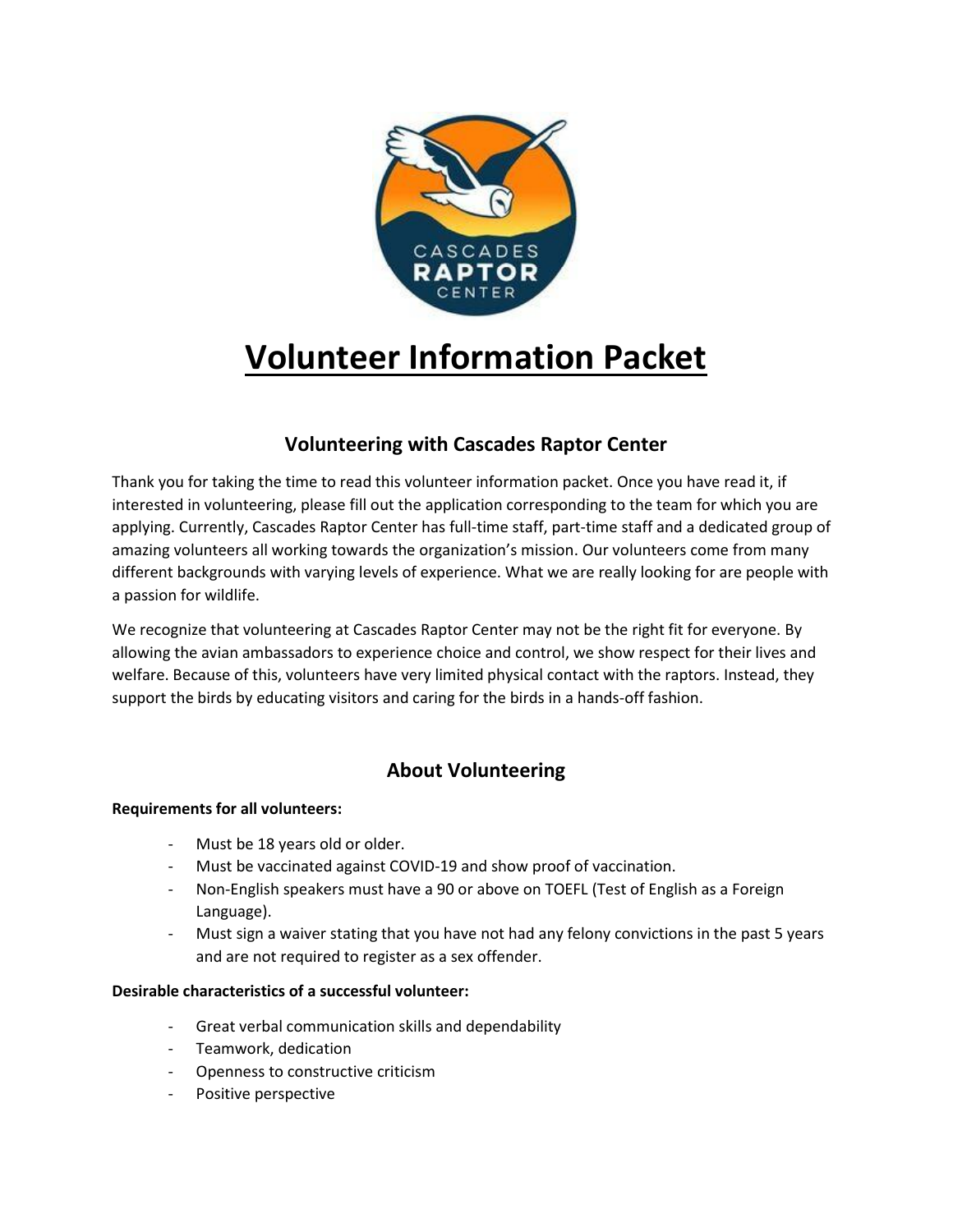- Willingness and ability to learn

Communication and teamwork are a necessity! The birds, staff and your fellow volunteers **depend** on your reliability, honesty, adaptability, and openness. Thus, notifying staff in advance of absences, actively seeking coverage for your absences, and scheduling a make-up shift are expected and greatly appreciated. Work is accomplished during set shifts, either on your own, or with a small team of volunteers.

Learning to be an effective volunteer at the Raptor Center takes time. Staff members work closely with you while you learn the basics and the reasons behind center protocols. Even the simplest task can have layers of complexity of which you may be unaware and frankly, it's often critical that tasks are done as requested – the health (physical and mental) of birds depends on it! Questions are always appreciated. It truly takes a village at Cascades Raptor Center – and the absence of one person can make all the difference in the lives of birds in our care. Be honest about what you are able to give and do and be sensitive to the unique situation of working with living, wild animals. Those things will earn respect and admiration from staff and fellow volunteers, and the birds will demonstrate appreciation in their comfort level with you.

# **Important Information**

### **Evaluation**

At Cascades Raptor Center we believe in constantly improving the level of care we provide. To this end, feedback is an important part of our process, and all volunteers will undergo two evaluations early on in their volunteer experience (the first after four shifts, the second after eight). These evaluations will also be an opportunity for volunteers to give feedback to staff about their experience. After the second evaluation, staff will determine whether, or not, to extend the term of the position based on performance.

## **Death and Euthanasia**

We are not a no-kill or sanctuary organization. Raptors are apex predators which mTeans that they must be in top physical condition in order to survive. Some patients come into our clinic with injuries so severe that they die despite our best efforts, or their prognosis of survival in the wild is so poor, we make the difficult decision to euthanize them. Please know that this is something that staff does not take lightly. Many considerations are taken into account before the decision to euthanize a bird is made. Euthanizing of patients is done humanely by an experienced staff member.

We also euthanize feeder animals so that the birds in our care can receive fresh food. Rabbits and mice are euthanized throughout the week. If this process is something that you are not comfortable with, you will not be asked to do it. Those willing will be taught how to euthanize safely and humanely.

#### **Photo Policy**

You are encouraged to take pictures of the work that you do up at the center. In fact, we love when you share those photos with us, as we have used many volunteer shots on our social media pages, newsletters, etc. Our goal is to be always professional, and a single picture can sometimes be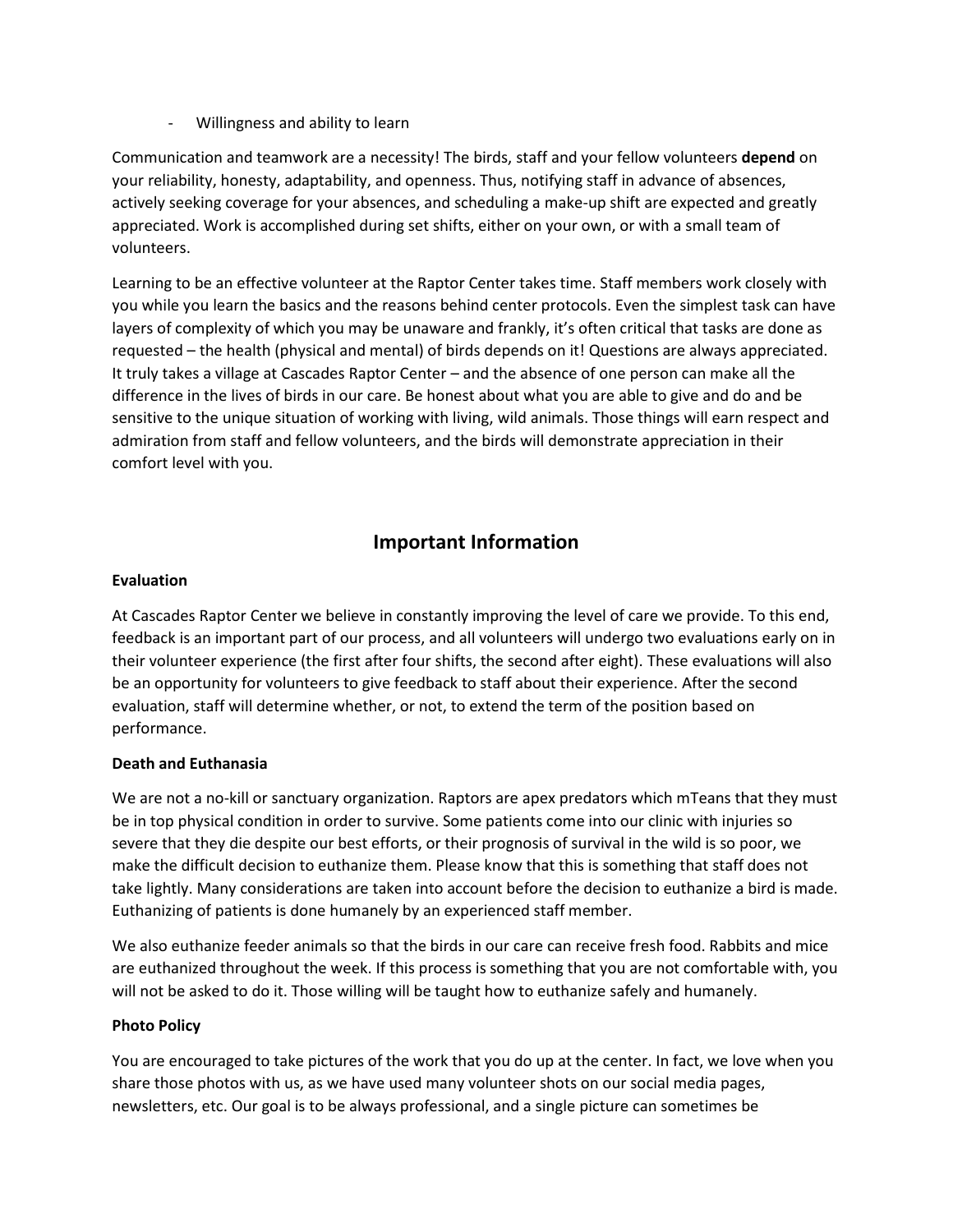misinterpreted, make it look like we consider these birds 'pets,' or simply do not represent well the work we do. While you are in the public areas of the center, you are welcome to take photos and share them with family, friends or to social media. However, if you take photos behind-the-scenes, (i.e., in the hospital, Mouse Barn, inside rehab or resident aviaries, etc.) or of rehab patients (rescues, releases, treatments, etc.), we ask that you get express permission from a staff member before sharing them publicly on social media. Cascades Raptor Center retains the right to ask you to remove any images off social media at any time.

### **Feather Policy**

Possession of native and/or migratory birds or their parts or products (feathers, eggs, nests, physical artifacts like feet or talons) without a permit is a violation of the Migratory Bird Treaty Act of 1918 (16U.S.C. 703-712), the Bald and Golden Eagle Protection Act of 1940 (amended in 1962) and the Endangered Species Act of 1973. These Acts prohibit 'take, transport, sale, barter, trade, import and export, and possession' of native and/or migratory birds, making it illegal for anyone to possess native and/or migratory birds and native and/or migratory bird parts - including molted feathers - without a permit. Cascades Raptor Center has permits for possession of birds for rehabilitation, birds for education, for the eagles on exhibit, and for the eggs, feathers, skeletons, and other artifacts we use in education. We can exchange such artifacts with other permitted facilities but cannot provide them to any individual, even to Native Americans with possession permits for religious purposes. All of our eagle feathers and cadavers must be transferred to the US Fish & Wildlife Eagle Repository for distribution to Native Americans. **Theft of feathers (or other parts or products) jeopardizes the state and federal licenses and permits that allow Cascades Raptor Center to operate. Individuals found taking feathers will be reported to the proper state and federal authorities and immediately dismissed from the center.**

#### **Injuries and Zoonoses**

**Injuries***:* Working with any animal, especially those who are scared or in pain, has inherent risks of injury. You will be trained by staff or an experienced volunteer in raptor body language. Knowing this will help keep both you and the birds safe. While working in our clinic, you will be taught appropriate handling and restraint techniques with the correct equipment. Most injuries sustained at the Raptor Center are unrelated to birds, like shutting your finger in a door or tripping over a hose. For these reasons, being aware of your surroundings and paying attention will keep you safe. We also highly recommend that you have a current tetanus vaccination.

**Zoonotic diseases** are diseases which are shared by humans and other animals. The following table lists common zoonoses with their causes and preventive measures. **All prospective volunteers are expected to read and understand this section in order to sign the waiver which is part of their application.** For more information on typical carriers, symptoms in both humans and other animals, and some treatments, check the IWRC *Basic Skills 1AB* manual, other references cited, or online.

Please note that this list includes zoonotic diseases carried by mammals as well as birds. For your peace of mind, do know that most bird ectoparasites will not stay on you, or bite, even though they may amble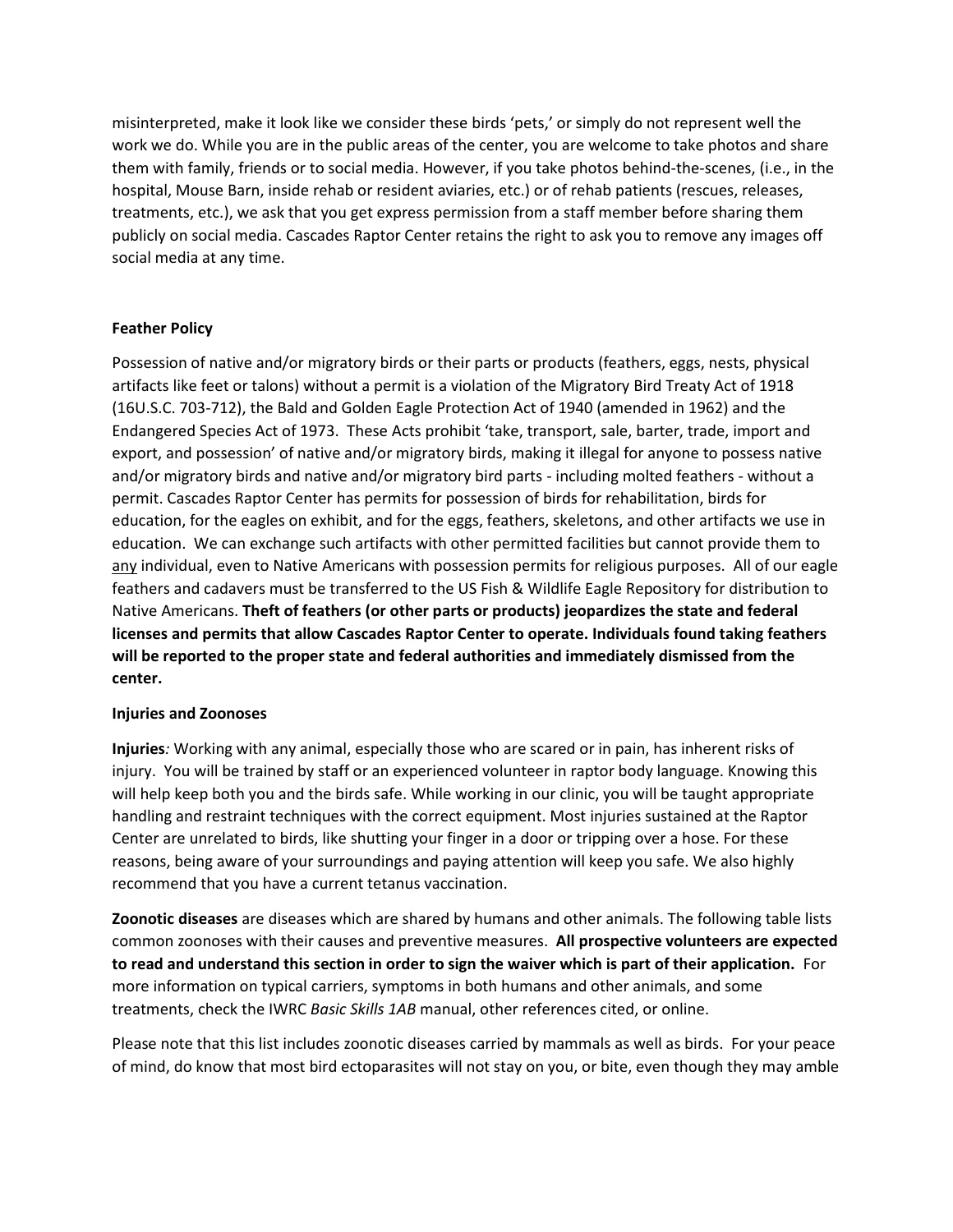around on you for a while - and that they are not typically the parasite carriers mentioned below, which are more likely to be found on mammals.

## *THERE IS NO SUBSTITUTE FOR KNOWLEDGE!* Health safety starts with some very basic concepts:

- *Keep clean! Wash thoroughly* after handling animals or cleaning aviaries. *DO NOT prepare your food or eat in animal care areas* or where animal plates have been placed or washed.
- *Dispose of animal remains and wastes* in a sanitary, secure way. Wash feces-contaminated feeding utensils or dishes away from the food preparation area, in the dirty sink.
- *Minimize contact with the animals*, limiting it to what is needed to accomplish the task at hand.
- *Know the animal.* Normal appearance and behavior of animals can be learned. Be especially careful of unusual behavior until its cause is clear or special precautions can be taken.
- *Rid the animal of potential vectors* (endo- and ecto- parasites) immediately. This is important not only for your health but also that of other animals in care.
- *DO NOT work where mosquitoes, fleas, or other parasites are present without protection*, e.g., a repellant. (Please do not spray repellant on your hands, where it might contaminate feathers.)
- *If you become ill,* be able to tell your doctor on what dates and with what species of animals you worked. Also, know the identity of other people working with you so they can be contacted, either to check for similar symptoms or to inform them of a potential problem (e.g., ringworm).
- *Immuno-suppressed people should NOT be working around wild animals!*

# **Zoonoses related to Wildlife Rehabilitation**

| <b>DISEASE</b>                               | <b>ROUTE</b>                                             | <b>PRECAUTIONS</b>                                                         | <b>CARRIERS</b>                                                             |  |  |
|----------------------------------------------|----------------------------------------------------------|----------------------------------------------------------------------------|-----------------------------------------------------------------------------|--|--|
| <b>Bacterioses</b>                           |                                                          |                                                                            |                                                                             |  |  |
| Chlamydiosis<br>(psittacosis,<br>ornithosis) | Inhaling dried,<br>aerosolized feces                     | Keep environment clean;<br>dispose of feces ASAP; good<br>personal hygiene | Pigeons, raptors, finches                                                   |  |  |
| Campylobacteriosis                           | Fecal/oral, direct<br>contact with<br>contaminated water | Good personal hygiene                                                      | Coyote, mink, hoofed<br>mammals, birds                                      |  |  |
| <b>Salmonellosis</b>                         | Fecal/oral                                               | Good personal hygiene                                                      | Most animals, including<br>birds, reptiles, mammals<br>(common in opossums) |  |  |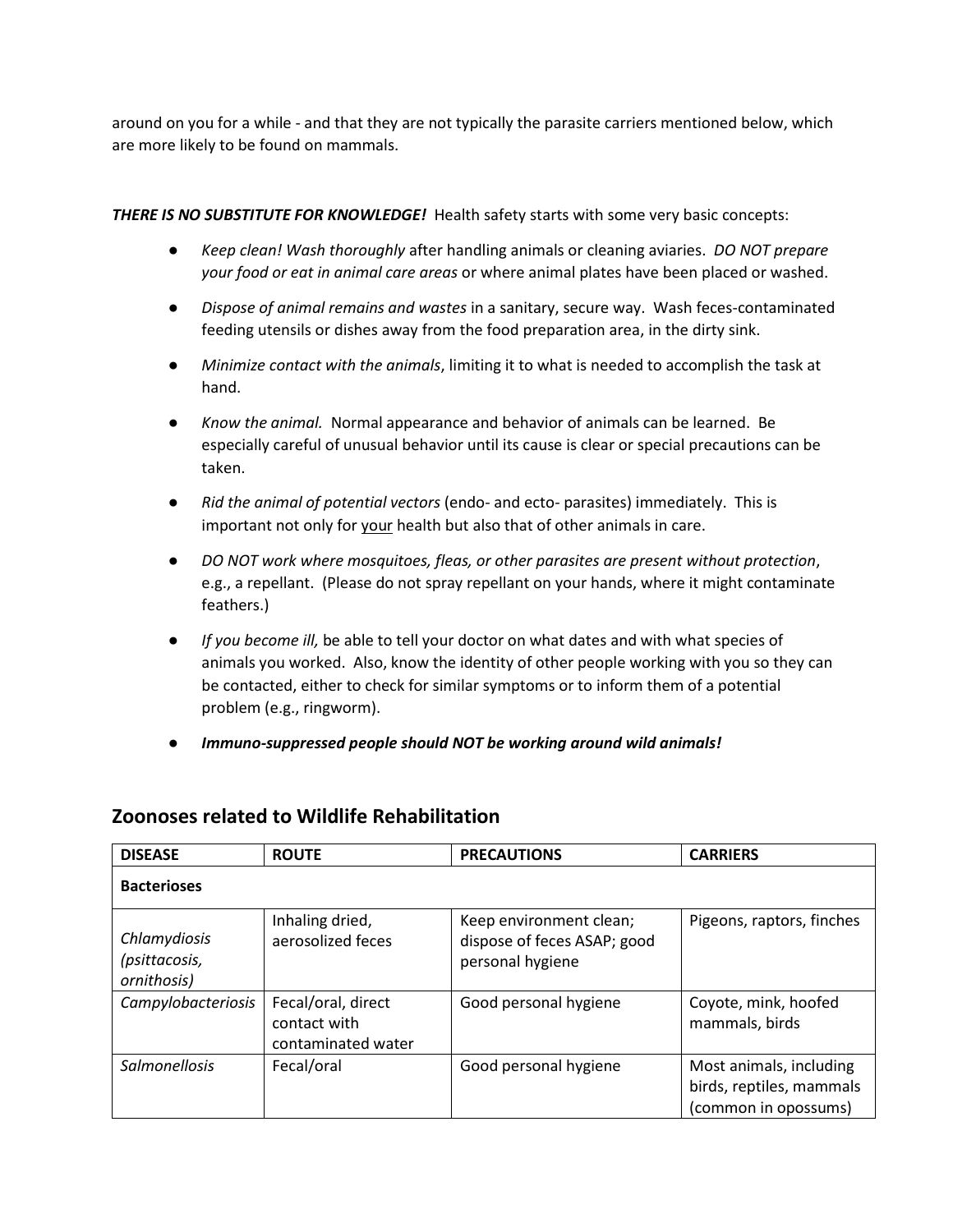| Leptospirosis                    | Direct contact with<br>infected animal, urine,<br>or urine contamination                | Good person hygiene                                                                                                                                    | Most mammals, esp,<br>rodents, skunks, marine<br>mammals |  |  |
|----------------------------------|-----------------------------------------------------------------------------------------|--------------------------------------------------------------------------------------------------------------------------------------------------------|----------------------------------------------------------|--|--|
|                                  | of soil, water, food                                                                    |                                                                                                                                                        |                                                          |  |  |
| Tularemia ("Rabbit<br>Fever")    | Ectoparasite bite; direct<br>contact with broken<br>skin/eye; improperly<br>cooked meat | Good personal hygiene; wear<br>gloves when doing<br>necropsies; use insecticides<br>when ectoparasites are seen;<br>don't rub eyes with dirty<br>hands | Rabbits, 100 other<br>mammals, some birds                |  |  |
| Lyme Disease and                 | Tick bite or handling of                                                                | Use proper insecticide when                                                                                                                            | Deer and other                                           |  |  |
| <b>Rocky Mountain</b>            | tick; bite of infected                                                                  | ectoparasites are seen; good                                                                                                                           | mammals                                                  |  |  |
| <b>Spotted Fever</b>             | animal                                                                                  | personal hygiene                                                                                                                                       |                                                          |  |  |
| Plague                           | Flea bite; direct contact<br>with infected tissue                                       | Use proper insecticide when<br>ectoparasites are seen; good<br>personal hygiene                                                                        | Rodents, other mammals<br>with fleas                     |  |  |
| <b>Mycoses (fungus)</b>          |                                                                                         |                                                                                                                                                        |                                                          |  |  |
| Ringworm                         | Direct contact; handling<br>of infected material<br>(bedding, clothing)                 | Good personal hygiene;<br>laundering contaminated<br>material                                                                                          | Mammals                                                  |  |  |
| Aspergillosis (not               | Inhalation of spores                                                                    | Ubiquitous organism (usually                                                                                                                           | No direct animal vectors                                 |  |  |
| usually spread                   | (common in                                                                              | a problem only for debilitated                                                                                                                         | but most commonly                                        |  |  |
| from animal to                   | environment)                                                                            | or immune-suppressed                                                                                                                                   | found in waterfowl and                                   |  |  |
| human but                        |                                                                                         | humans); good housing                                                                                                                                  | raptors                                                  |  |  |
| common to both)                  |                                                                                         | cleaning - no damp bedding                                                                                                                             |                                                          |  |  |
|                                  |                                                                                         | or moldy food; wear mask                                                                                                                               |                                                          |  |  |
|                                  |                                                                                         | when doing necropsies; good                                                                                                                            |                                                          |  |  |
|                                  | Contact with secretions                                                                 | ventilation                                                                                                                                            |                                                          |  |  |
| Candidiasis (yeast<br>infection) | of infected animal                                                                      | Good personal hygiene<br>(usually a problem only for                                                                                                   | Any                                                      |  |  |
|                                  |                                                                                         | people on antibiotics); good                                                                                                                           |                                                          |  |  |
|                                  |                                                                                         | housing cleaning                                                                                                                                       |                                                          |  |  |
| <b>DISEASE</b>                   | <b>ROUTE</b>                                                                            | <b>PRECAUTIONS</b>                                                                                                                                     | <b>CARRIERS</b>                                          |  |  |
| <b>Viruses</b>                   |                                                                                         |                                                                                                                                                        |                                                          |  |  |
| Rabies                           | Infected body fluid                                                                     | Avoid being bitten; use gloves                                                                                                                         | Any warm-blooded                                         |  |  |
|                                  | entering wound                                                                          | if have scratches or cuts on                                                                                                                           | animal                                                   |  |  |
|                                  |                                                                                         | hands and rabies is possible or                                                                                                                        |                                                          |  |  |
|                                  |                                                                                         | suspected; wash any bite or                                                                                                                            |                                                          |  |  |
|                                  |                                                                                         | contact area with soap and                                                                                                                             |                                                          |  |  |
|                                  |                                                                                         | water immediately                                                                                                                                      |                                                          |  |  |
| <b>Hanta Virus</b>               | Inhalation of                                                                           | If cleaning areas with signs of                                                                                                                        | Deer mice, voles, other                                  |  |  |
|                                  | aerosolized urine and                                                                   | wild rodents, first spray                                                                                                                              | wild rodents                                             |  |  |
|                                  | feces of affected                                                                       | surfaces with a bleach                                                                                                                                 |                                                          |  |  |
|                                  | rodents                                                                                 | solution; wear mask                                                                                                                                    |                                                          |  |  |